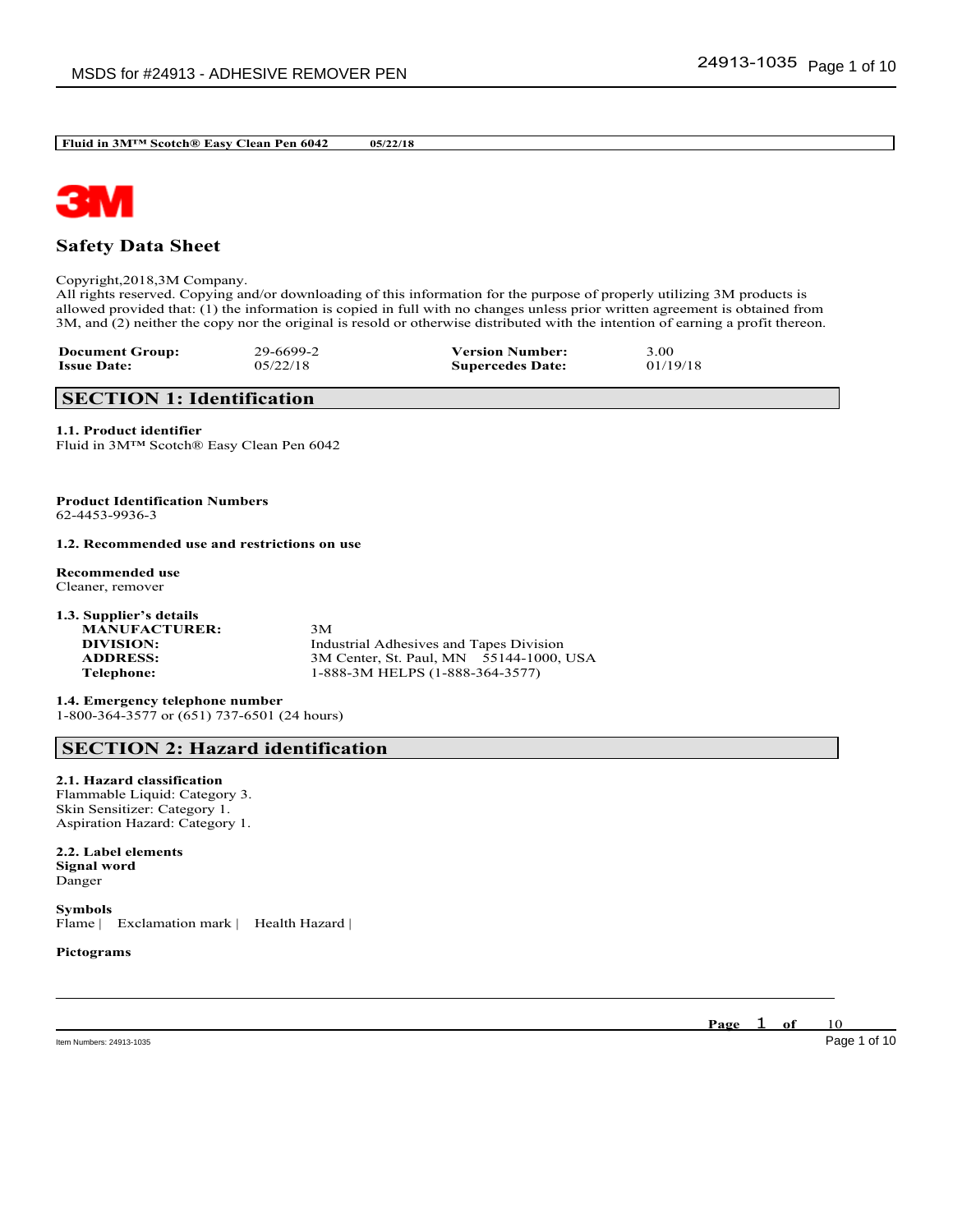

**Hazard Statements** Flammable liquid and vapor.

May cause an allergic skin reaction. May be fatal if swallowed and enters airways.

### **Precautionary Statements General:**

Keep out of reach of children.

## **Prevention:**

Keep away from heat/sparks/open flames/hot surfaces. - No smoking. Ground/bond container and receiving equipment. Use only non-sparking tools. Take precautionary measures against static discharge. Keep container tightly closed. Use explosion-proof electrical/ventilating/lighting equipment. Avoid breathing dust/fume/gas/mist/vapors/spray. Wear protective gloves and eye/face protection. Contaminated work clothing must not be allowed out of the workplace.

## **Response:**

IF ON SKIN (or hair): Take off immediately all contaminated clothing. Rinse skin with water/shower. If skin irritation or rash occurs: Get medical advice/attention. Wash contaminated clothing before reuse. Do NOT induce vomiting. IF SWALLOWED: Immediately call a POISON CENTER or doctor/physician. In case of fire: Use a fire fighting agent suitable for flammable liquids such as dry chemical or carbon dioxide to extinguish.

**Storage:**

Keep cool. Store locked up in a well-ventilated place.

## **Disposal:**

Dispose of contents/container in accordance with applicable local/regional/national/international regulations.

# **SECTION 3: Composition/information on ingredients**

| Ingredi<br>edient              | N0.<br>$\mathbf{v}$ . $\mathbf{v}$ | $\mathbf{W}$<br>$\frac{10}{6}$<br>bv                     |
|--------------------------------|------------------------------------|----------------------------------------------------------|
| $\mathbf{D}$ -<br>__<br>nonene | $\sim$ $-$<br>.<br>⊶-              | $\alpha$<br>0 <sup>0</sup><br>- -<br>Secret<br>rade<br>- |

\*The specific chemical identity and/or exact percentage (concentration) of this composition has been withheld as a trade secret.

\_\_\_\_\_\_\_\_\_\_\_\_\_\_\_\_\_\_\_\_\_\_\_\_\_\_\_\_\_\_\_\_\_\_\_\_\_\_\_\_\_\_\_\_\_\_\_\_\_\_\_\_\_\_\_\_\_\_\_\_\_\_\_\_\_\_\_\_\_\_\_\_\_\_\_\_\_\_\_\_\_\_\_\_\_\_\_\_\_\_

# **SECTION 4: First aid measures**

## **4.1. Description of first aid measures**

**Page** 2 **of** 10

Item Numbers: 24913-1035 Page 2 of 10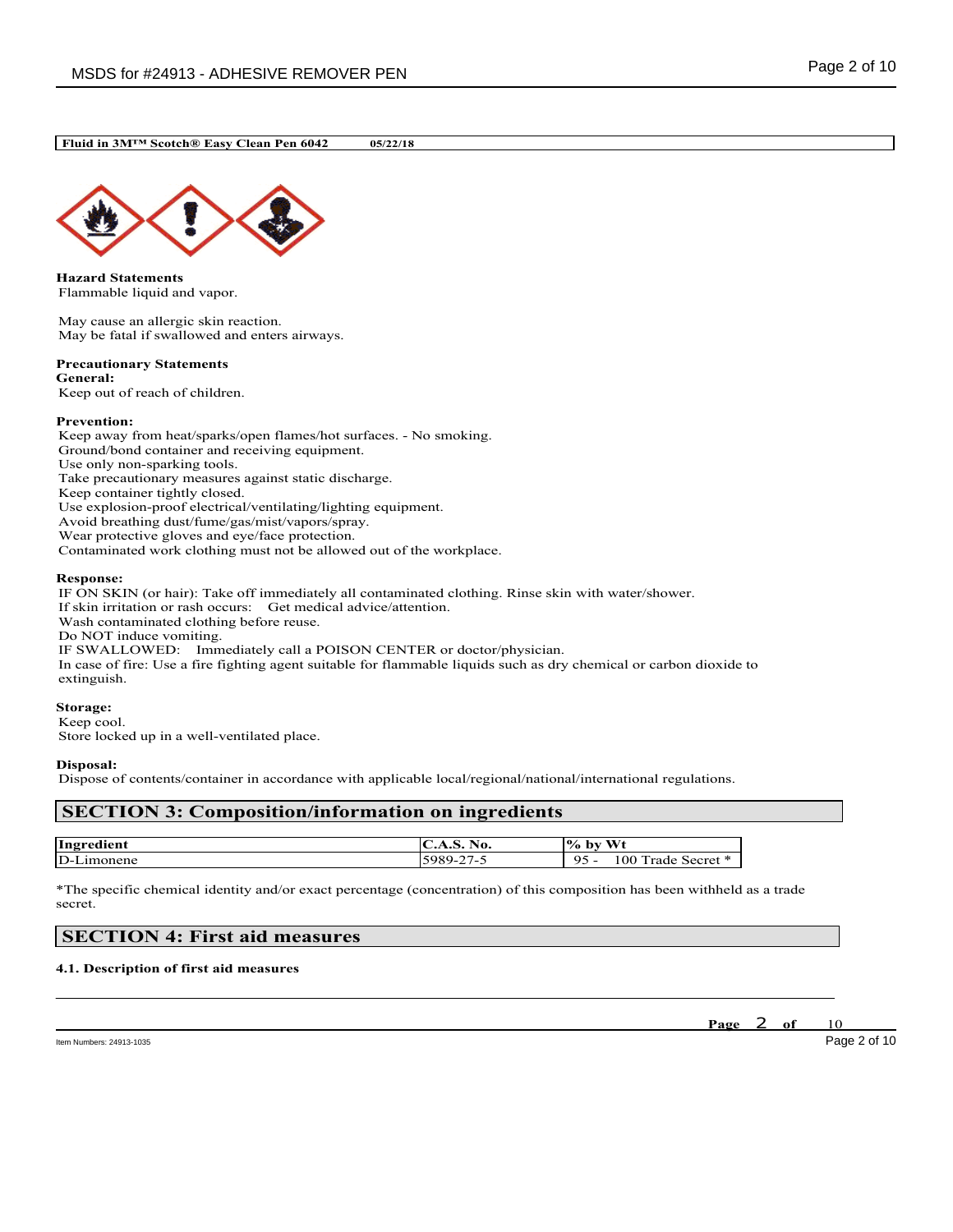# **Inhalation:**

Remove person to fresh air. If you feel unwell, get medical attention.

### **Skin Contact:**

Immediately wash with soap and water. Remove contaminated clothing and wash before reuse. If signs/symptoms develop, get medical attention.

### **Eye Contact:**

Flush with large amounts of water. Remove contact lenses if easy to do. Continue rinsing. If signs/symptoms persist, get medical attention.

### **If Swallowed:**

Do not induce vomiting. Get immediate medical attention.

### **4.2. Most important symptoms and effects, both acute and delayed**

See Section 11.1. Information on toxicological effects.

### **4.3. Indication of any immediate medical attention and special treatment required** Not applicable

# **SECTION 5: Fire-fighting measures**

### **5.1. Suitable extinguishing media**

In case of fire: Use a fire fighting agent suitable for flammable liquids such as dry chemical or carbon dioxide to extinguish.

## **5.2. Special hazards arising from the substance or mixture**

Closed containers exposed to heat from fire may build pressure and explode.

### **5.3. Special protective actions for fire-fighters**

Water may not effectively extinguish fire; however, it should be used to keep fire-exposed containers and surfaces cool and prevent explosive rupture. Wear full protective clothing, including helmet, self-contained, positive pressure or pressure demand breathing apparatus, bunker coat and pants, bands around arms, waist and legs, face mask, and protective covering for exposed areas of the head.

# **SECTION 6: Accidental release measures**

## **6.1. Personal precautions, protective equipment and emergency procedures**

Evacuate area. Keep away from heat/sparks/open flames/hot surfaces. - No smoking. Use only non-sparking tools. Ventilate the area with fresh air. For large spill, or spills in confined spaces, provide mechanical ventilation to disperse or exhaust vapors, in accordance with good industrial hygiene practice. Warning! A motor could be an ignition source and could cause flammable gases or vapors in the spill area to burn or explode. Refer to other sections of this SDS for information regarding physical and health hazards, respiratory protection, ventilation, and personal protective equipment.

### **6.2. Environmental precautions**

Avoid release to the environment. For larger spills, cover drains and build dikes to prevent entry into sewer systems or bodies of water.

### **6.3. Methods and material for containment and cleaning up**

Contain spill. Cover spill area with a fire-extinguishing foam. An appropriate aqueous film forming foam (AFFF) is recommended. Working from around the edges of the spill inward, cover with bentonite, vermiculite, or commercially available inorganic absorbent material. Mix in sufficient absorbent until it appears dry. Remember, adding an absorbent material does not remove a physical, health, or environmental hazard. Collect as much of the spilled material as possible using non-sparking tools. Place in a metal container approved for transportation by appropriate authorities. Clean up

\_\_\_\_\_\_\_\_\_\_\_\_\_\_\_\_\_\_\_\_\_\_\_\_\_\_\_\_\_\_\_\_\_\_\_\_\_\_\_\_\_\_\_\_\_\_\_\_\_\_\_\_\_\_\_\_\_\_\_\_\_\_\_\_\_\_\_\_\_\_\_\_\_\_\_\_\_\_\_\_\_\_\_\_\_\_\_\_\_\_

Item Numbers: 24913-1035 Page 3 of 10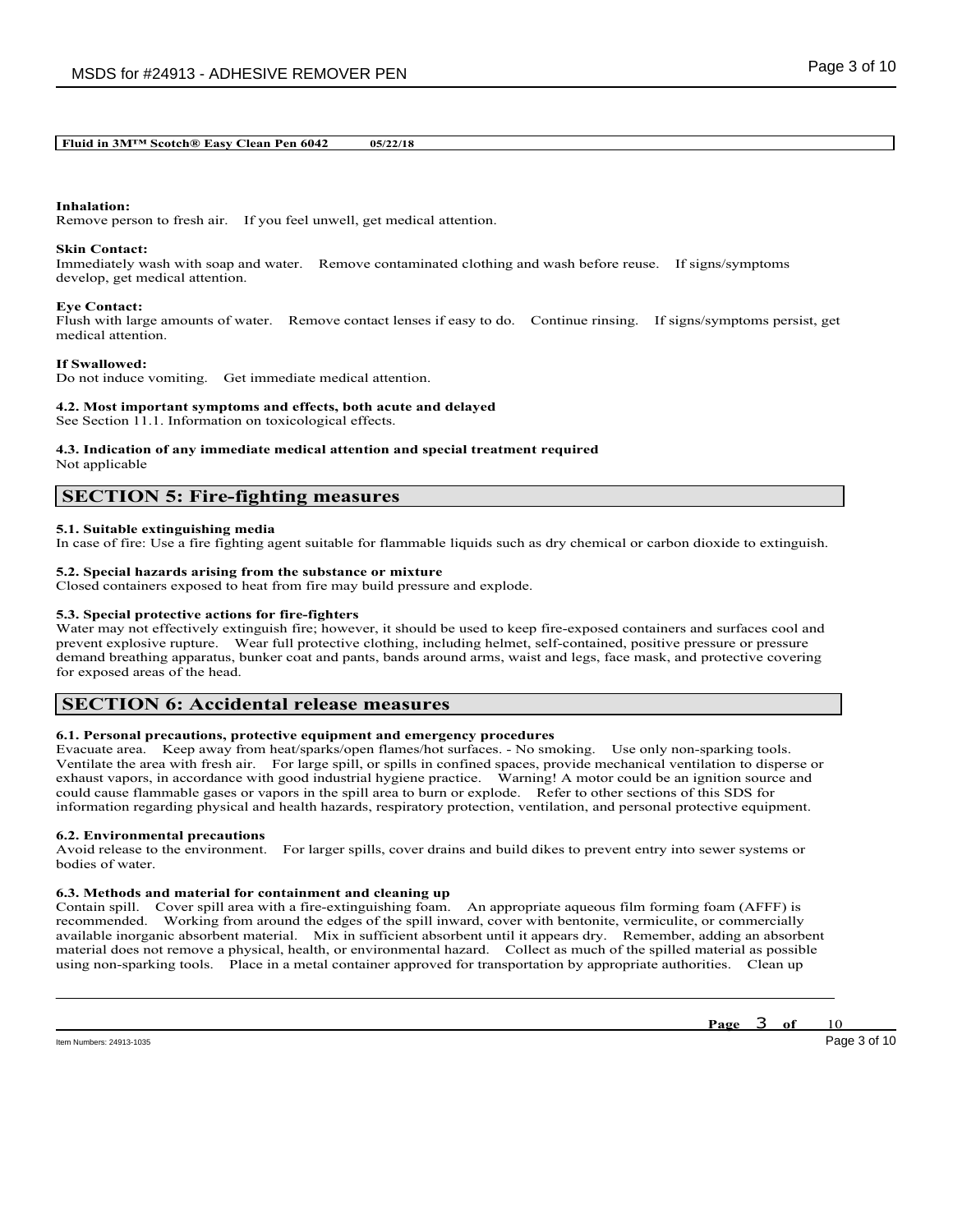residue with an appropriate solvent selected by a qualified and authorized person. Ventilate the area with fresh air. Read and follow safety precautions on the solvent label and SDS. Seal the container. Dispose of collected material as soon as possible in accordance with applicable local/regional/national/international regulations.

# **SECTION 7: Handling and storage**

## **7.1. Precautions for safe handling**

Keep out of reach of children. Keep away from heat/sparks/open flames/hot surfaces. - No smoking. Use only nonsparking tools. Take precautionary measures against static discharge. Avoid breathing dust/fume/gas/mist/vapors/spray. Do not get in eyes, on skin, or on clothing. Do not eat, drink or smoke when using this product. Wash thoroughly after handling. Contaminated work clothing should not be allowed out of the workplace. Avoid release to the environment. Wash contaminated clothing before reuse. Avoid contact with oxidizing agents (eg. chlorine, chromic acid etc.) Wear low static or properly grounded shoes. To minimize the risk of ignition, determine applicable electrical classifications for the process using this product and select specific local exhaust ventilation equipment to avoid flammable vapor accumulation. Ground/bond container and receiving equipment if there is potential for static electricity accumulation during transfer.

### **7.2. Conditions for safe storage including any incompatibilities**

Store in a well-ventilated place. Keep cool. Keep container tightly closed. Store away from acids. Store away from strong bases. Store away from oxidizing agents.

# **SECTION 8: Exposure controls/personal protection**

### **8.1. Control parameters**

### **Occupational exposure limits**

If a component is disclosed in section 3 but does not appear in the table below, an occupational exposure limit is not available for the component.

| Ingredient                                                        | C.A.S. No.   Agency |             | Limit tvpe                                       | Additional Comments |  |  |
|-------------------------------------------------------------------|---------------------|-------------|--------------------------------------------------|---------------------|--|--|
| $Cyclohexene$ , 1-methyl-4- $(1-$                                 | 5989-27-5           | <b>AIHA</b> | $\text{TWA}:165.5 \text{ mg/m}3(30 \text{ ppm})$ |                     |  |  |
| methylethenyl)-                                                   |                     |             |                                                  |                     |  |  |
| ACCIU · American Conference of Covernmental Industrial Hygienists |                     |             |                                                  |                     |  |  |

ACGIH : American Conference of Governmental Industrial Hygienists AIHA : American Industrial Hygiene Association

CMRG : Chemical Manufacturer's Recommended Guidelines

OSHA : United States Department of Labor - Occupational Safety and Health Administration

TWA: Time-Weighted-Average

STEL: Short Term Exposure Limit

CEIL: Ceiling

### **8.2. Exposure controls**

## **8.2.1. Engineering controls**

Use explosion-proof ventilation equipment. Use general dilution ventilation and/or local exhaust ventilation to control airborne exposures to below relevant Exposure Limits and/or control dust/fume/gas/mist/vapors/spray. If ventilation is not adequate, use respiratory protection equipment.

## **8.2.2. Personal protective equipment (PPE)**

### **Eye/face protection**

Select and use eye/face protection to prevent contact based on the results of an exposure assessment. The following eye/face protection(s) are recommended: Safety Glasses with side shields

### **Skin/hand protection**

Select and use gloves and/or protective clothing approved to relevant local standards to prevent skin contact based on the results of an exposure assessment. Selection should be based on use factors such as exposure levels, concentration of the

\_\_\_\_\_\_\_\_\_\_\_\_\_\_\_\_\_\_\_\_\_\_\_\_\_\_\_\_\_\_\_\_\_\_\_\_\_\_\_\_\_\_\_\_\_\_\_\_\_\_\_\_\_\_\_\_\_\_\_\_\_\_\_\_\_\_\_\_\_\_\_\_\_\_\_\_\_\_\_\_\_\_\_\_\_\_\_\_\_\_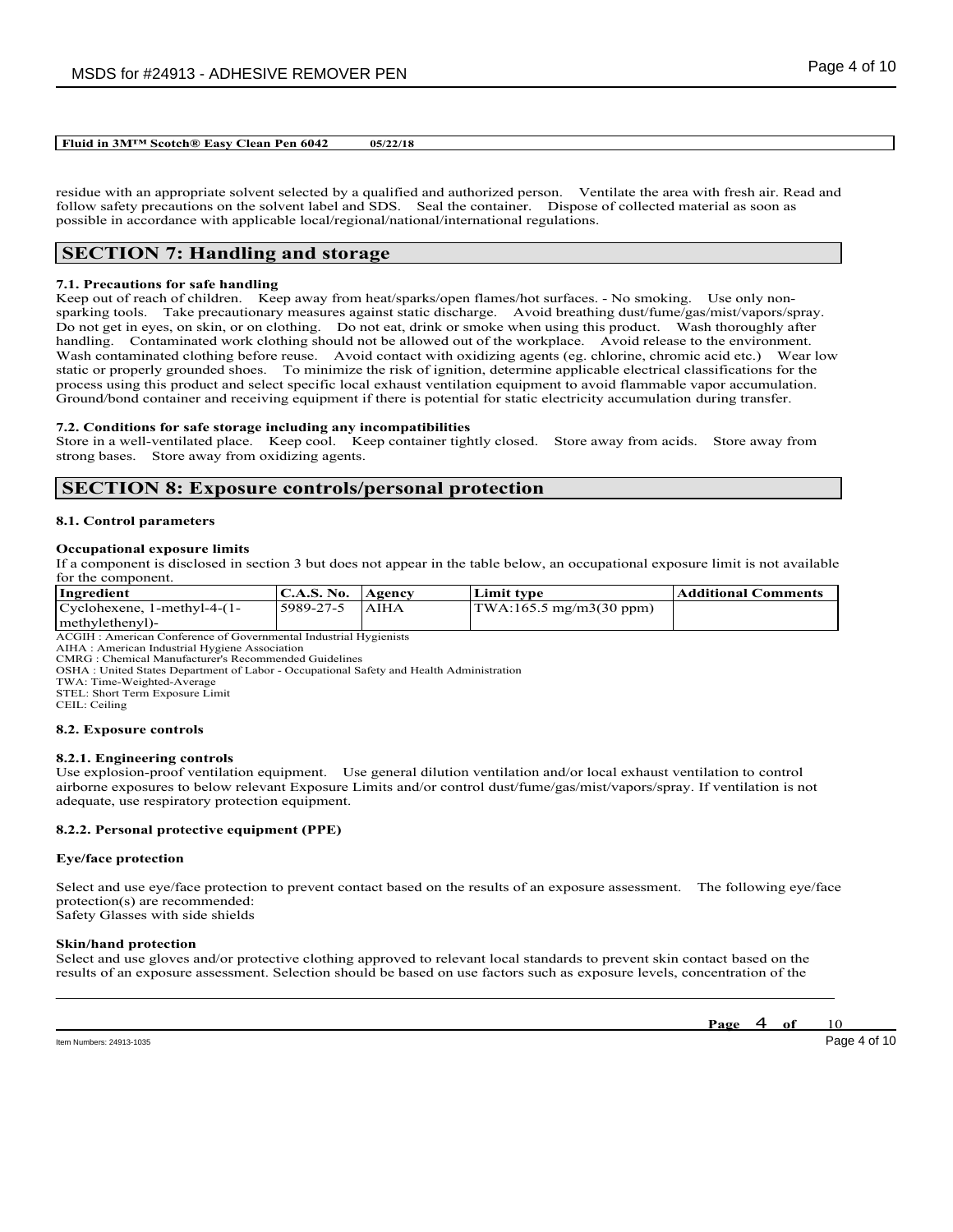substance or mixture, frequency and duration, physical challenges such as temperature extremes, and other use conditions. Consult with your glove and/or protective clothing manufacturer for selection of appropriate compatible gloves/protective clothing.

Gloves made from the following material(s) are recommended: Fluoroelastomer Nitrile Rubber

If this product is used in a manner that presents a higher potential for exposure (eg. spraying, high splash potential etc.), then use of protective coveralls may be necessary. Select and use body protection to prevent contact based on the results of an exposure assessment. The following protective clothing material(s) are recommended: Apron – Nitrile

### **Respiratory protection**

An exposure assessment may be needed to decide if a respirator is required. If a respirator is needed, use respirators as part of a full respiratory protection program. Based on the results of the exposure assessment, select from the following respirator type(s) to reduce inhalation exposure:

Half facepiece or full facepiece air-purifying respirator suitable for organic vapors

For questions about suitability for a specific application, consult with your respirator manufacturer.

# **SECTION 9: Physical and chemical properties**

|  |  |  |  | 9.1. Information on basic physical and chemical properties |  |
|--|--|--|--|------------------------------------------------------------|--|
|  |  |  |  |                                                            |  |

| <b>General Physical Form:</b>          | Liquid                                                    |
|----------------------------------------|-----------------------------------------------------------|
| Odor, Color, Grade:                    | colorless to light yellow, citrus odor                    |
| <b>Odor threshold</b>                  | No Data Available                                         |
| рH                                     | 7 [Details:CONDITIONS: 5% solution in water]              |
| <b>Melting point</b>                   | Not Applicable                                            |
| <b>Boiling Point</b>                   | 340 - 372 °F                                              |
| <b>Flash Point</b>                     | 117 °F [ <i>Test Method:Pensky-Martens Closed Cup</i> ]   |
| <b>Evaporation rate</b>                | $\leq 1$ [Ref Std:BUOAC=1]                                |
| <b>Flammability (solid, gas)</b>       | Not Applicable                                            |
| <b>Flammable Limits(LEL)</b>           | 0.7 % [Details:CONDITIONS: @150 C]                        |
| <b>Flammable Limits(UEL)</b>           | Approximately 6.1 % [Details:CONDITIONS: @262 C]          |
| <b>Vapor Pressure</b>                  | $\leq$ 2 mmHg                                             |
| <b>Vapor Density</b>                   | $>=1$ [Ref Std:AIR=1]                                     |
| <b>Density</b>                         | $0.84$ g/ml                                               |
| <b>Specific Gravity</b>                | Approximately 0.84 Units not avail. or not appl.<br>[Ref] |
|                                        | $Std: WATER=1$ ]                                          |
| <b>Solubility in Water</b>             | Nil.                                                      |
| Solubility- non-water                  | No Data Available                                         |
| Partition coefficient: n-octanol/water | No Data Available                                         |
| <b>Autoignition temperature</b>        | No Data Available                                         |
| <b>Decomposition temperature</b>       | No Data Available                                         |
| <b>Viscosity</b>                       | Approximately 0.8 centipoise                              |
| <b>Hazardous Air Pollutants</b>        | 0 % weight [ <i>Test Method</i> :Calculated]              |
| <b>Volatile Organic Compounds</b>      | 840 g/l [Test Method: calculated SCAQMD rule 443.1]       |
|                                        | [Details: Material VOC]                                   |
| <b>Volatile Organic Compounds</b>      | 100 % [Test Method: calculated per CARB title 2]          |
| <b>Solids Content</b>                  | $0\%$                                                     |

# **SECTION 10: Stability and reactivity**

### **10.1. Reactivity**

This material may be reactive with certain agents under certain conditions - see the remaining headings in this section.

\_\_\_\_\_\_\_\_\_\_\_\_\_\_\_\_\_\_\_\_\_\_\_\_\_\_\_\_\_\_\_\_\_\_\_\_\_\_\_\_\_\_\_\_\_\_\_\_\_\_\_\_\_\_\_\_\_\_\_\_\_\_\_\_\_\_\_\_\_\_\_\_\_\_\_\_\_\_\_\_\_\_\_\_\_\_\_\_\_\_

**Page** 5 **of** 10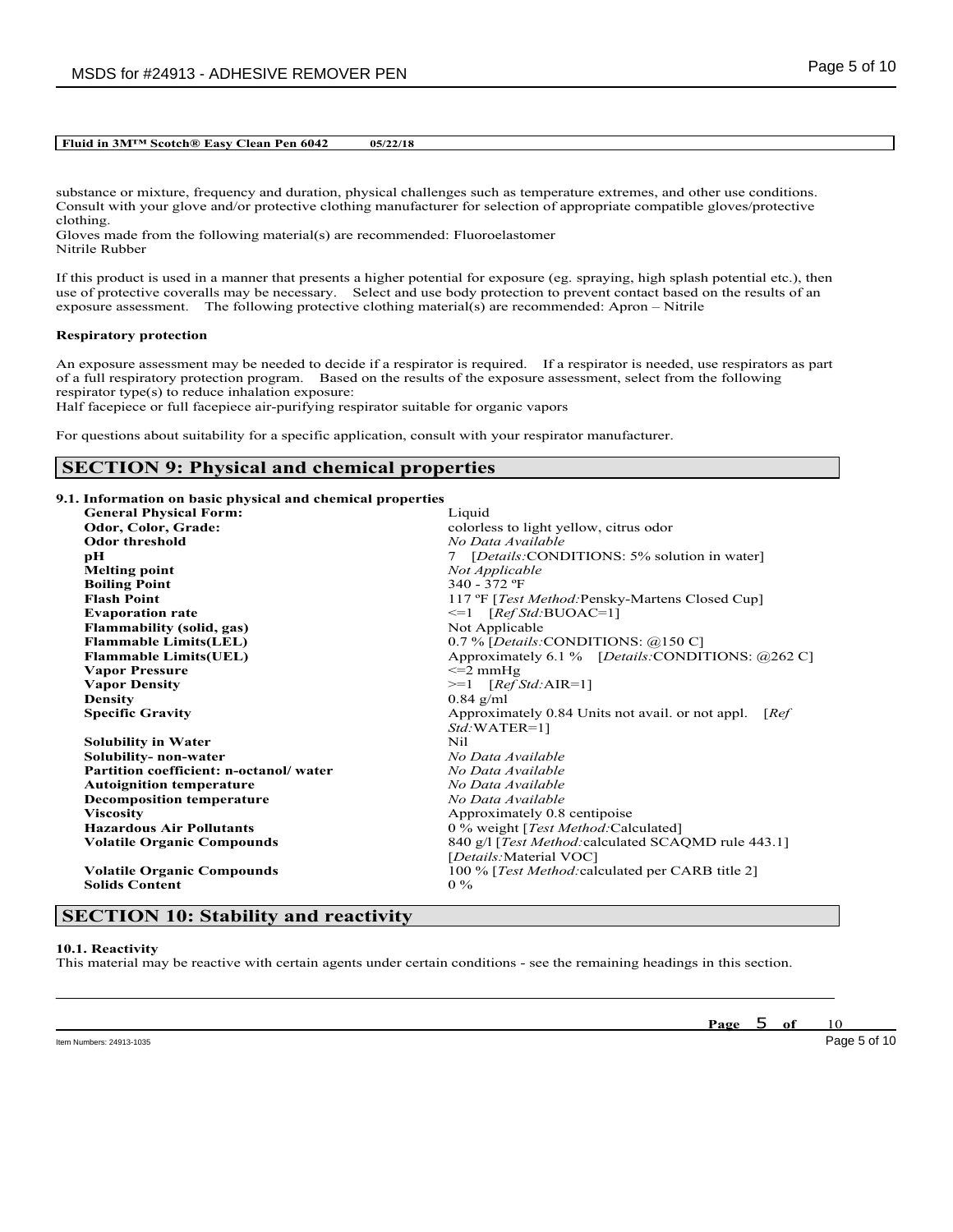**10.2. Chemical stability** Stable.

## **10.3. Possibility of hazardous reactions**

Hazardous polymerization will not occur.

# **10.4. Conditions to avoid**

Temperatures above the boiling point

## **10.5. Incompatible materials**

Strong bases Strong oxidizing agents

## **10.6. Hazardous decomposition products**

**Substance Condition**<br> **Condition**<br> **Condition**<br> **Condition** 

Hydrocarbons Carbons Carbons Carbons Carbons Carbons Carbons Carbons Carbons Carbons Carbons Carbons Carbons Carbons Carbons Carbons Carbons Carbons Carbons Carbons Carbons Carbons Carbons Carbons Carbons Carbons Carbons C Carbon monoxide Carbon dioxide Carbon dioxide Carbon dioxide Carbon dioxide Carbon dioxide Carbon dioxide Carbon dioxide Carbon dioxide Carbon dioxide Carbon dioxide Carbon dioxide Carbon dioxide Carbon dioxide Carbon diox Oxidation, heat or reaction Irritant Vapors or Gases **Oxidation**, heat or reaction

# **SECTION 11: Toxicological information**

The information below may not be consistent with the material classification in Section 2 if specific ingredient **classifications are mandated by a competent authority. In addition, toxicological data on ingredients may not be** reflected in the material classification and/or the signs and symptoms of exposure, because an ingredient may be present below the threshold for labeling, an ingredient may not be available for exposure, or the data may not be **relevant to the material as a whole.**

**11.1. Information on Toxicological effects**

**Signs and Symptoms of Exposure**

## Based on test data and/or information on the components, this material may produce the following health effects:

## **Inhalation:**

May be harmful if inhaled.

Respiratory Tract Irritation: Signs/symptoms may include cough, sneezing, nasal discharge, headache, hoarseness, and nose and throat pain.

### **Skin Contact:**

Mild Skin Irritation: Signs/symptoms may include localized redness, swelling, itching, and dryness. Allergic Skin Reaction (non-photo induced): Signs/symptoms may include redness, swelling, blistering, and itching.

## **Eye Contact:**

Contact with the eyes during product use is not expected to result in significant irritation.

### **Ingestion:**

May be harmful if swallowed.

Chemical (Aspiration) Pneumonitis: Signs/symptoms may include coughing, gasping, choking, burning of the mouth, difficulty breathing, bluish colored skin (cyanosis), and may be fatal.

\_\_\_\_\_\_\_\_\_\_\_\_\_\_\_\_\_\_\_\_\_\_\_\_\_\_\_\_\_\_\_\_\_\_\_\_\_\_\_\_\_\_\_\_\_\_\_\_\_\_\_\_\_\_\_\_\_\_\_\_\_\_\_\_\_\_\_\_\_\_\_\_\_\_\_\_\_\_\_\_\_\_\_\_\_\_\_\_\_\_ Gastrointestinal Irritation: Signs/symptoms may include abdominal pain, stomach upset, nausea, vomiting and diarrhea.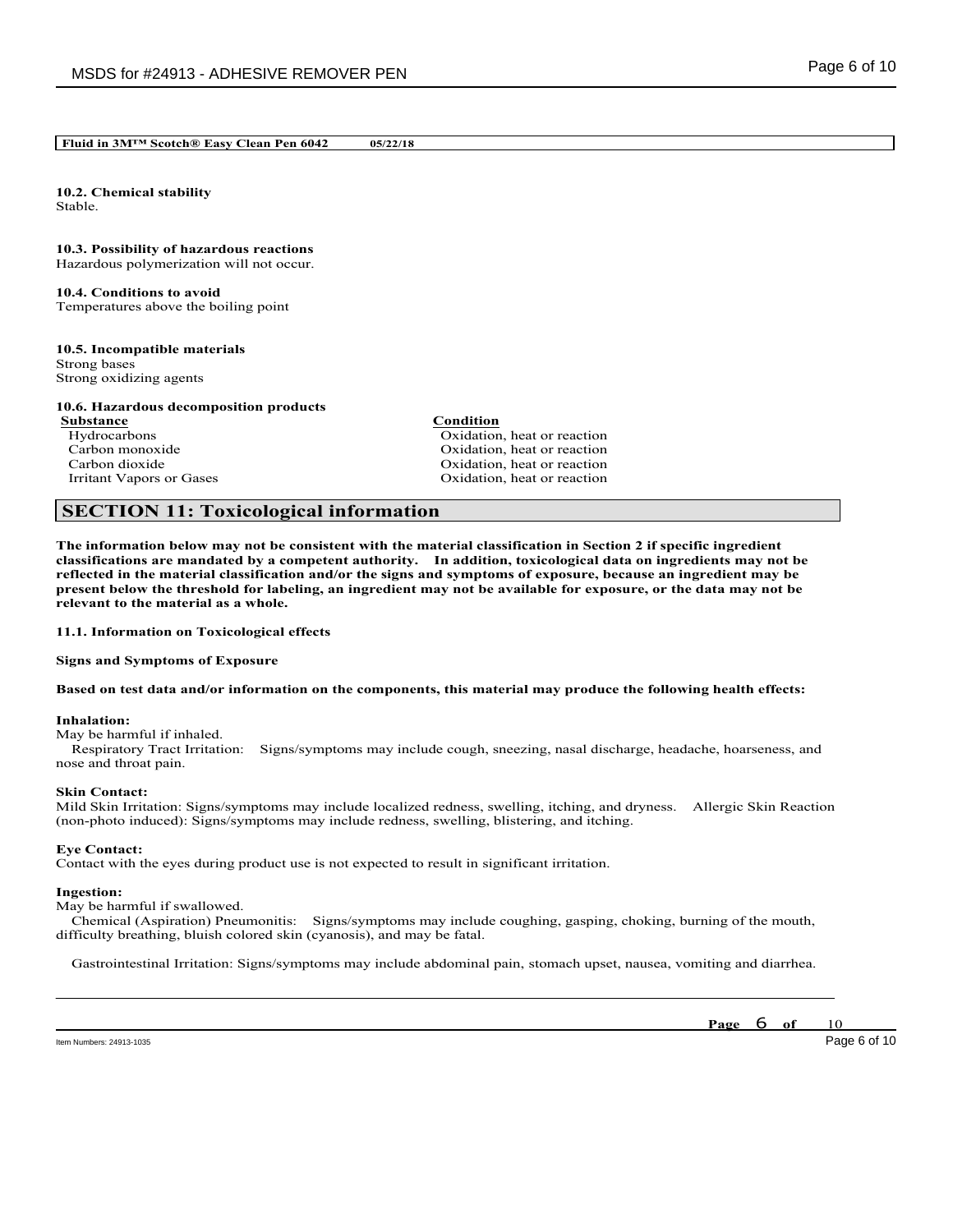### **Toxicological Data**

If a component is disclosed in section 3 but does not appear in a table below, either no data are available for that endpoint or the data are not sufficient for classification.

## **Acute Toxicity**

| Name       | Route       | <b>Species</b> | Value                 |
|------------|-------------|----------------|-----------------------|
| D-Limonene | Inhalation- | Mouse          | $LC50 > 3.14$ mg/l    |
|            | Vapor (4    |                |                       |
|            | hours)      |                |                       |
| D-Limonene | Dermal      | Rabbit         | $LD50 > 5,000$ mg/kg  |
| D-Limonene | Ingestion   | Rat            | $4,400$ mg/kg<br>LD50 |

ATE = acute toxicity estimate

### **Skin Corrosion/Irritation**

| <b>Name</b>              | <b>Species</b> | $ -$<br>Value |
|--------------------------|----------------|---------------|
|                          |                |               |
| $\mathbf{D}$<br>Limonene | Rabbit         | Mild irritant |

## **Serious Eye Damage/Irritation**

| Name     | <b>Species</b> | Value              |
|----------|----------------|--------------------|
| Limonene | Rabbit         | Mild<br>l irritant |

| <b>Skin</b><br>$\cdot \cdot$<br>Sensitization |                |                  |
|-----------------------------------------------|----------------|------------------|
| <b>Name</b>                                   | <b>Species</b> | $ -$<br>⁄ alue   |
| $\mathbf{D}$<br>D-Limonene                    | Mouse          | -<br>Sensitizing |

### **Respiratory Sensitization**

For the component/components, either no data are currently available or the data are not sufficient for classification.

## **Germ Cell Mutagenicity**

| <b>Name</b> | Route    | Value         |
|-------------|----------|---------------|
| D-Limonene  | In Vitro | Not mutagenic |
| D-Limonene  | In vivo  | Not mutagenic |

## **Carcinogenicity**

| $\sim$ $\sim$<br>Name   | Route     | <b>Species</b> | $-1$<br>∀alue                                                                               |
|-------------------------|-----------|----------------|---------------------------------------------------------------------------------------------|
| $\sim$<br>$\pm$ imonene | Ingestion | Rat            | data exist.<br>data are not<br>but the<br>Some positive<br>sufficient for<br>classification |

## **Reproductive Toxicity**

## **Reproductive and/or Developmental Effects**

| <b>Name</b> | Route     | Value                                  | <b>Species</b> | <b>Test Result</b> | Exposure       |
|-------------|-----------|----------------------------------------|----------------|--------------------|----------------|
|             |           |                                        |                |                    | Duration       |
| D-Limonene  | Ingestion | Not classified for female reproduction | Rat            | <b>NOAEL 750</b>   | premating $\&$ |
|             |           |                                        |                | mg/kg/day          | during         |
|             |           |                                        |                |                    | gestation      |
| D-Limonene  | Ingestion | Not classified for development         | Multiple       | NOAEL 591          | during         |
|             |           |                                        | animal         | mg/kg/day          | organogenesi   |
|             |           |                                        | species        |                    |                |

## **Target Organ(s)**

## **Specific Target Organ Toxicity - single exposure**

| $\mathbf{X}$<br>Name | --<br>Route<br>. | -<br>rarget<br><b>Organ</b> (s) | $-1$<br>V alue<br>$\cdots$ $\cdots$ | <b>Species</b><br>. . | <b>CONTRACT</b><br><b>Result</b><br>Fest | <b>Exposure</b><br><b>Duration</b> |
|----------------------|------------------|---------------------------------|-------------------------------------|-----------------------|------------------------------------------|------------------------------------|
|                      |                  |                                 |                                     |                       |                                          |                                    |

\_\_\_\_\_\_\_\_\_\_\_\_\_\_\_\_\_\_\_\_\_\_\_\_\_\_\_\_\_\_\_\_\_\_\_\_\_\_\_\_\_\_\_\_\_\_\_\_\_\_\_\_\_\_\_\_\_\_\_\_\_\_\_\_\_\_\_\_\_\_\_\_\_\_\_\_\_\_\_\_\_\_\_\_\_\_\_\_\_\_

Item Numbers: 24913-1035 Page 7 of 10

**Page** 7 **of** 10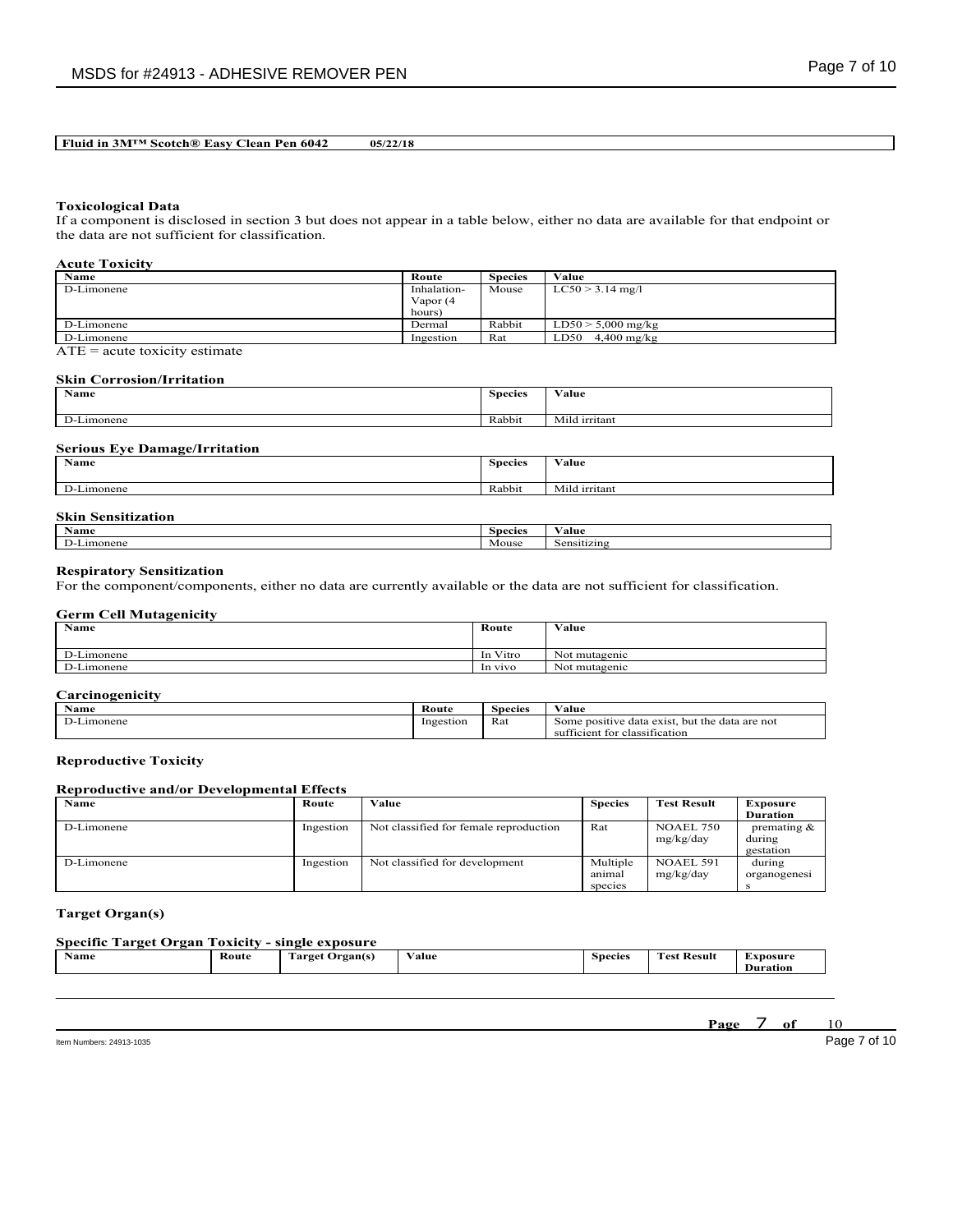| .ımonene<br>. | Ingestion | system<br>ner<br><b>VOUS</b> | . .<br>classified<br>N <sub>O</sub> | <b>XX</b><br>NOALL.<br>Not<br>available |  |
|---------------|-----------|------------------------------|-------------------------------------|-----------------------------------------|--|
|               |           |                              |                                     |                                         |  |

## **Specific Target Organ Toxicity - repeated exposure**

| <b>Name</b> | Route     | Target Organ(s)                                                                                                                                                    | Value          | <b>Species</b> | <b>Test Result</b>                 | <b>Exposure</b> |
|-------------|-----------|--------------------------------------------------------------------------------------------------------------------------------------------------------------------|----------------|----------------|------------------------------------|-----------------|
|             |           |                                                                                                                                                                    |                |                |                                    | <b>Duration</b> |
| D-Limonene  | Ingestion | kidney and/or<br>bladder                                                                                                                                           | Not classified | Rat            | LOAEL 75<br>mg/kg/day              | 103 weeks       |
| D-Limonene  | Ingestion | liver                                                                                                                                                              | Not classified | Mouse          | <b>NOAEL</b><br>1.000<br>mg/kg/day | 103 weeks       |
| D-Limonene  | Ingestion | heart   endocrine<br>system   bone, teeth,<br>nails, and/or hair<br>hematopoietic<br>system   immune<br>system   muscles  <br>nervous system<br>respiratory system | Not classified | Rat            | NOAEL 600<br>mg/kg/day             | 103 weeks       |

| <b>Aspiration F</b><br>azard |                      |  |  |  |
|------------------------------|----------------------|--|--|--|
| <b>Name</b>                  | Value                |  |  |  |
| $\mathbf{D}$<br>onene<br>ım  | Aspiration<br>hazard |  |  |  |

Please contact the address or phone number listed on the first page of the SDS for additional toxicological information **on this material and/or its components.**

# **SECTION 12: Ecological information**

### **Ecotoxicological information**

Please contact the address or phone number listed on the first page of the SDS for additional ecotoxicological information on this material and/or its components.

## **Chemical fate information**

Please contact the address or phone number listed on the first page of the SDS for additional chemical fate information on this material and/or its components.

# **SECTION 13: Disposal considerations**

### **13.1. Disposal methods**

Dispose of contents/ container in accordance with the local/regional/national/international regulations.

Incinerate in a permitted waste incineration facility. As a disposal alternative, utilize an acceptable permitted waste disposal facility. Empty drums/barrels/containers used for transporting and handling hazardous chemicals (chemical substances/mixtures/preparations classified as Hazardous as per applicable regulations) shall be considered, stored, treated & disposed of as hazardous wastes unless otherwise defined by applicable waste regulations. Consult with the respective regulating authorities to determine the available treatment and disposal facilities.

\_\_\_\_\_\_\_\_\_\_\_\_\_\_\_\_\_\_\_\_\_\_\_\_\_\_\_\_\_\_\_\_\_\_\_\_\_\_\_\_\_\_\_\_\_\_\_\_\_\_\_\_\_\_\_\_\_\_\_\_\_\_\_\_\_\_\_\_\_\_\_\_\_\_\_\_\_\_\_\_\_\_\_\_\_\_\_\_\_\_

### **EPA Hazardous Waste Number (RCRA):** D001 (Ignitable)

# **SECTION 14: Transport Information**

For Transport Information, please visit http://3M.com/Transportinfo or call 1-800-364-3577 or 651-737-6501.

# **SECTION 15: Regulatory information**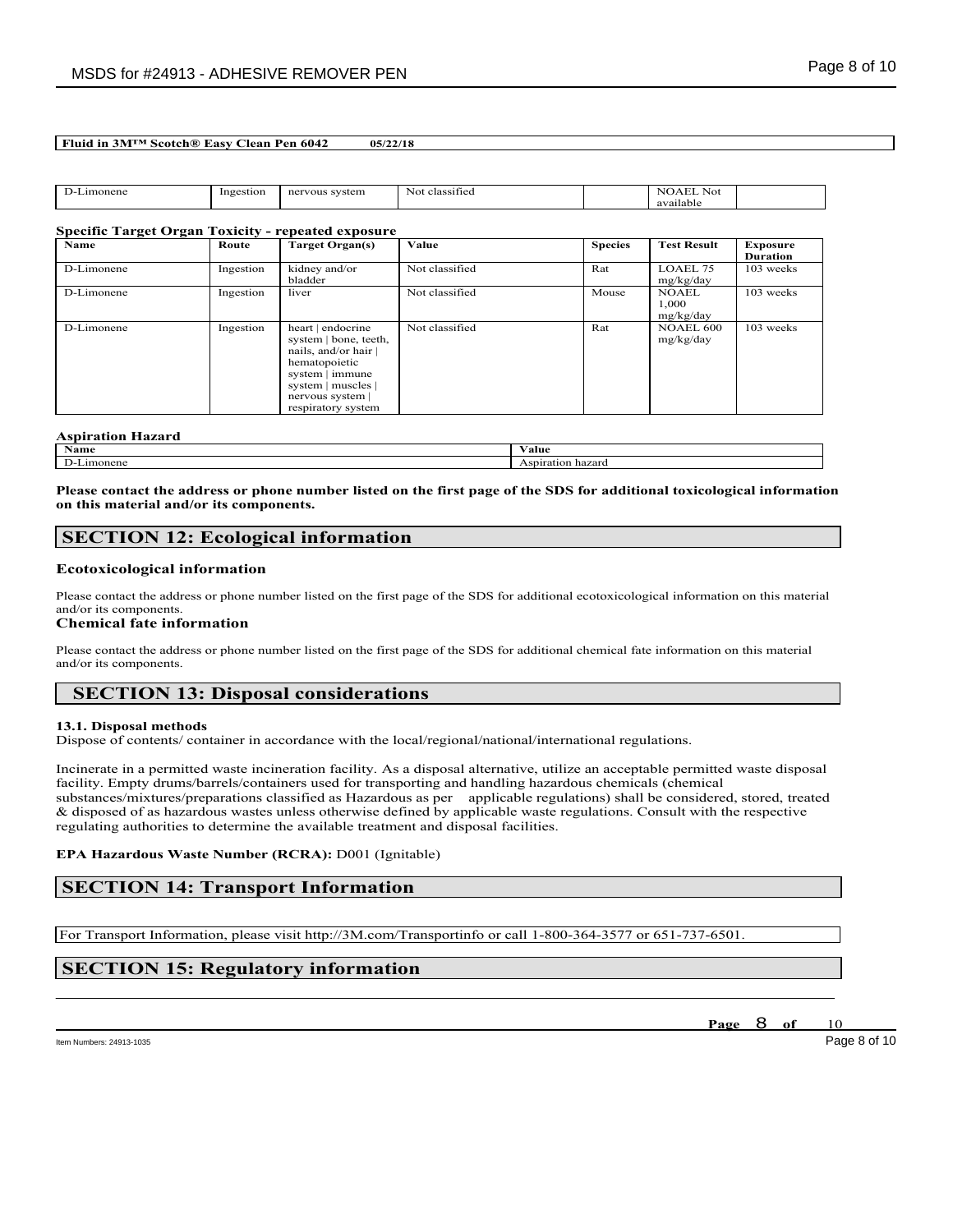# **15.1. US Federal Regulations**

Contact 3M for more information.

### **EPCRA 311/312 Hazard Classifications:**

## **Physical Hazards**

Flammable (gases, aerosols, liquids, or solids)

| <b>Health Hazards</b>             |
|-----------------------------------|
| Aspiration Hazard                 |
| Respiratory or Skin Sensitization |

## **15.2. State Regulations**

Contact 3M for more information.

### **15.3. Chemical Inventories**

The components of this product are in compliance with the chemical notification requirements of TSCA. All required components of this product are listed on the active portion of the TSCA Inventory.

Contact 3M for more information.

### **15.4. International Regulations**

Contact 3M for more information.

**This SDS has been prepared to meet the U.S. OSHA Hazard Communication Standard, 29 CFR 1910.1200.**

# **SECTION 16: Other information**

## **NFPA Hazard Classification**

**Health:** 2 **Flammability:** 2 **Instability:** 0 **Special Hazards:** None

National Fire Protection Association (NFPA) hazard ratings are designed for use by emergency response personnel to address the hazards that are presented by short-term, acute exposure to a material under conditions of fire, spill, or similar emergencies. Hazard ratings are primarily based on the inherent physical and toxic properties of the material but also include the toxic properties of combustion or decomposition products that are known to be generated in significant quantities.

| <b>Document Group:</b> | 29-6699-2 | <b>Version Number:</b>  | 3.00     |
|------------------------|-----------|-------------------------|----------|
| <b>Issue Date:</b>     | 05/22/18  | <b>Supercedes Date:</b> | 01/19/18 |

DISCLAIMER: The information in this Safety Data Sheet (SDS) is believed to be correct as of the date issued.3MMAKES NO WARRANTIES, EXPRESSED OR IMPLIED, INCLUDING, BUT NOT LIMITED TO, ANY IMPLIED WARRANTY OF MERCHANTABILITY OR FITNESS FOR A PARTICULAR PURPOSE OR COURSE OF PERFORMANCE OR USAGE OF TRADE.User is responsible for determining whether the3Mproduct is fit for a particular purpose and suitable for user's method of use or application.Given the variety of factors that can affect the use and application of a3Mproduct, some of which are uniquely within the user's knowledge and control, it is essential that the user evaluate the 3M product to determine whether it is fit for a particular purpose and suitable for user's method of use or application.

3Mprovides information in electronic form as a service to its customers. Due to the remote possibility that electronic transfer may have resulted in errors, omissions or alterations in this information,3Mmakes no representations as to its completeness or accuracy. In addition, information obtained from a database may not be as current as the information in the SDS available directly from3M

\_\_\_\_\_\_\_\_\_\_\_\_\_\_\_\_\_\_\_\_\_\_\_\_\_\_\_\_\_\_\_\_\_\_\_\_\_\_\_\_\_\_\_\_\_\_\_\_\_\_\_\_\_\_\_\_\_\_\_\_\_\_\_\_\_\_\_\_\_\_\_\_\_\_\_\_\_\_\_\_\_\_\_\_\_\_\_\_\_\_

Item Numbers: 24913-1035 Page 9 of 10